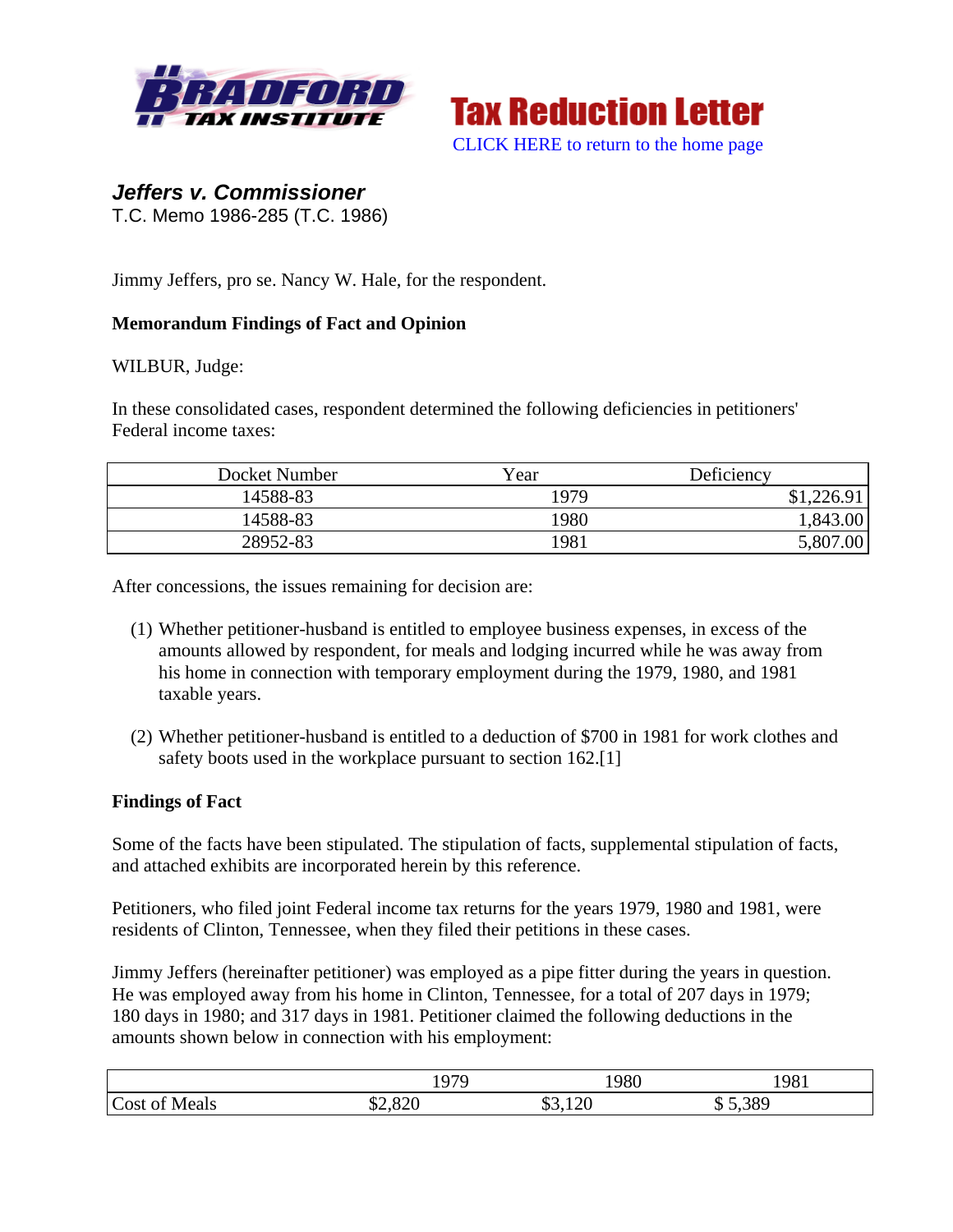|                     | 1979                   | 1980                   | 1981                  |
|---------------------|------------------------|------------------------|-----------------------|
|                     | \$12/day)              | $(\$16/day)$           | $(\$17/day)$          |
|                     |                        |                        |                       |
| Lodging expenses    | \$3,995                | \$5,070                | \$10,144              |
|                     | $(\$17/day)$           | $(\$26/day)$           | $(\$32/day)$          |
|                     |                        |                        |                       |
| Automobile expenses | \$3,527                | \$3,066                | \$1,654               |
|                     | $(22,524 \text{ mi.})$ | $(15,597 \text{ mi.})$ | $(8,272 \text{ mi.})$ |

The parties have agreed that petitioner traveled 12,313 miles, 10,000 miles, and 8,272 miles in connection with his trade or business in 1979, 1980, and 1981, respectively. The parties have further agreed that petitioner is entitled to deductions for automobile expenses in the amounts of \$2,259.41, \$2,000, and \$1,654 in the 1979, 1980, and 1981 taxable years, respectively. In addition, with regard to the cost of meals, respondent allowed petitioner \$2,070 (\$10/day) in 1979 and \$1,800 (\$10/day) in 1980.

Petitioner has failed to provide any specific documentary evidence to substantiate his travel related expenses. In addition, he was unable to provide corroborative evidence, through his testimony, to establish with particularity the amount, time, place, and business purpose of his expenditures.

Petitioner also claimed a miscellaneous deduction in the amount of \$700 for work clothes and safety boots purchased in 1981. The items consist of heavy denim jeans and high-top safety boots. The boots in question were worn to protect Mr. Jeffers in the workplace and were not suitable for use outside the workplace.

## **Opinion**

## **Issue 1. Meals and Lodging Expenses**

Respondent contends that the travel expenses, in excess of those allowed by respondent, claimed by petitioners in connection with his temporary employment as a pipe fitter should be disallowed because petitioners failed to substantiate such expenses as required by section 274(d) and the regulations promulgated thereunder. We agree with respondent.

Section 274(d) provides, in pertinent part as follows:

(d) SUBSTANTIATION REQUIRED. — No deduction shall be allowed —

(1) Under section 162 or 212 for any traveling expense (including meals and lodging while away from home), \*\*\* unless the taxpayer substantiates by adequate records or by sufficient evidence corroborating his own statement (A) the amount of such expense or other item, (B) the time and place of the travel, entertainment, amusement, recreation, or use of the facility, or the date and description of the gift, (C) the business purpose of the expense or other item, and (D) the business relationship to the taxpayer of persons entertained, using the facility, or receiving the gift. The Secretary may by regulations provide that some or all of the requirements of the preceding sentence shall not apply in the case of an expense which does not exceed an amount prescribed pursuant to such regulations.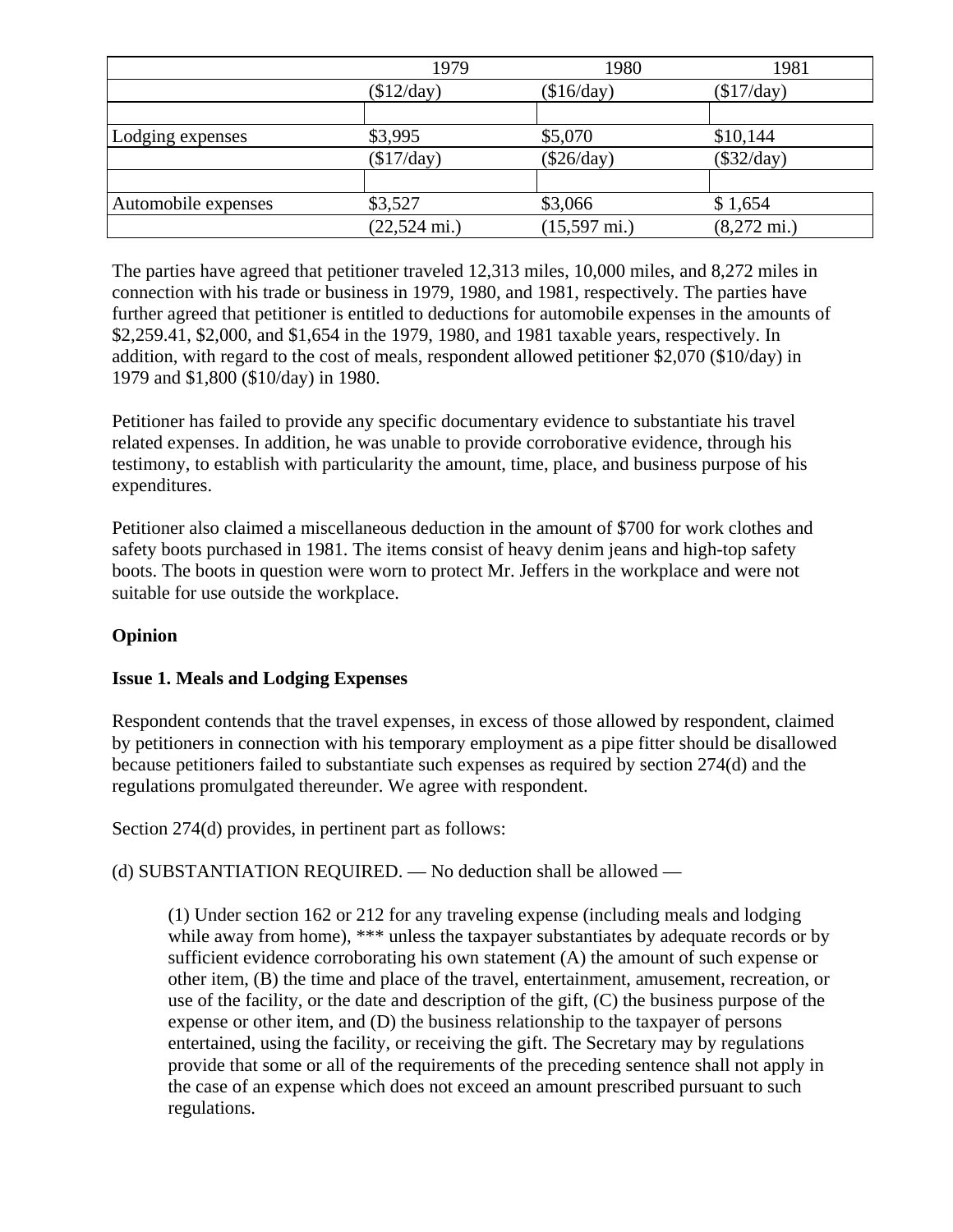Section 274(d) is intended to supersede the doctrine set forth in Cohan v. Commissioner [2 USTC ¶ 489], 39 F.2d 540 (2d Cir. 1930), where it was held that the Court could estimate travel and entertainment expenses where documentary proof was lacking. "Section 274(d) contemplates that no deduction shall be allowed a taxpayer for such expenditures on the basis of such approximations or unsupported testimony of the taxpayer." Section 1.274-5(a), Income Tax Regs.[2]

Section 1.274-5(b)(2), Income Tax Regs., provides that the following elements must be proved with regard to each travel related expenditure: [3]

- (i) Amount. Amount of each separate expenditure for traveling away from home, such as cost of transportation or lodging, except that the daily cost of the traveler's own breakfast, lunch, and dinner and of expenditures incidental to such travel may be aggregated, if set forth in reasonable categories, such as for meals, for gasoline and oil, and for taxi fares;
- (ii) Time. Dates of departure and return for each trip away from home, and number of days away from home spent on business;
- (iii) Place. Destinations or locality of travel, described by name of city or town or other similar designation; and
- (iv) Business purpose. Business reason for travel or nature of the business benefit derived or expected to be derived as a result of travel.

Section  $1-274-5(c)(1)$ , Income Tax Regs., provides that a taxpayer must substantiate each element of the expenditures "by adequate records or by sufficient evidence corroborating his own statement." In order to satisfy the "adequate records" requirement of section 274(d), a taxpayer must contemporaneously maintain an account book or diary and must provide documentary evidence[4] (e.g., receipts, paid bills) which, in combination are sufficient to establish the amount, time, place, and business purpose of the expenditure. Section 1.274-5(c)(2)(i), Income Tax Regs.

Expenses incurred for lodging must be substantiated by documentary evidence regardless of amount. Section  $1.274-5(c)(2)(iii)(a)$ , Income Tax Regs. The regulations do not allow the aggregation of lodging expenses as they do for meals and other incidental expenses.

Section 1.274-5(c)(3), Income Tax Regs., provides the taxpayer with an alternative manner by which he can satisfy the substantiation requirements of section 274(d). If the taxpayer fails to comply substantially with the "adequate records" requirements with regard to an element of an expenditure, he must establish such element —

- (i) By his own statement, whether written or oral, containing specific information in detail as to such element; and
- (ii) By other corroborative evidence sufficient to establish such element. [Section 1.274-5(c)(3), Income Tax Regs.]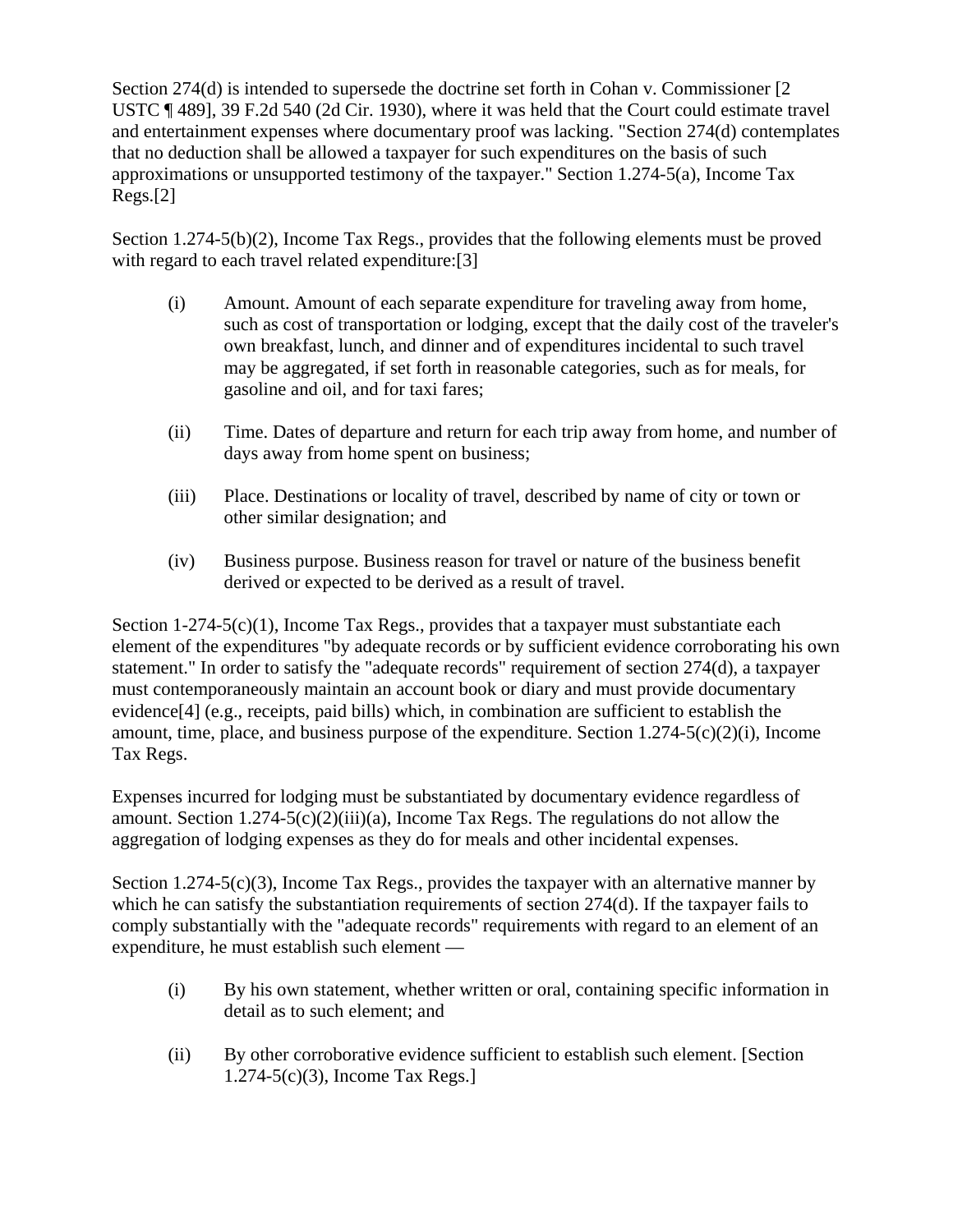In Buddy Schoellkopf Products, Inc. v. Commissioner [Dec. 33,593], 65 T.C. 640, 644 (1975), this Court interpreted section 1.274-5(c)(3), Income Tax Regs., to require "specific evidence about the activities that gave rise to an expense." (Emphasis in original.) The corroborative evidence must "establish each statutory element — amount, time, place and purpose — of the expenditure with precision and particularity." Hughes v. Commissioner [72-1 USTC ¶ 9122], 451 F.2d 975, 979 (2d Cir. 1971), affg. a Memorandum Opinion of this Court. The record in the instant case is bereft of such specifics.[5]

Petitioner provided no documentation regarding his specific travel and lodging expenditures. He neglected to maintain any account book or diary to chronicle his expenses. Petitioner testified that he paid some of his lodging expenses by personal check, but that he no longer had any of the cancelled checks reflecting such expenditures. He also testified that he discarded the receipts that he often received from hotels and restaurants. During the trial, petitioner indicated that the amounts claimed on his income tax returns for lodging and meals were only estimates. Without question, his generalized and uncorroborated testimony did not provide the necessary detailed information as to the material elements of his travel related expenditures.

It is clear from petitioner's testimony that he is a well-intentioned person. In addition, the amounts claimed by him with regard to both meals and lodging seem to be entirely reasonable in amount. Congress, however, has chosen to require detailed documentation as to all travel related expenses incurred in a taxpayer's trade or business while away from home. Petitioner bears the burden of proof with respect to the deficiencies. Welch v. Helvering [3 USTC ¶ 1164], 290 U.S. 111 (1933); Rule 142(a), Tax Court Rules of Practice and Procedure. He was unable to prove that he complied with the strict substantiation requirements of section 274(d) and, as previously noted, this Court is not at liberty to approximate what his expenses may have been. Accordingly, we hold for respondent on this issue.[6]

## **Issue 2. Work Clothing and Boots**

Petitioner claimed a miscellaneous deduction in the amount of \$700 for work clothes and safety boots purchased in 1981. The items consist of heavy denim jeans and high-top boots. According to respondent, the clothing and boots purchased by petitioner were suitable for use outside the workplace and, therefore, do not constitute deductible expenditures.

In Roth v. Commissioner [Dec. 18,824], 17 T.C. 1450, 1455 (1952), this Court held that no deduction is allowable for ordinary work clothing that is not in the nature of a uniform and that is not required to be worn as a condition of a taxpayer's employment. Generally, the cost of one's wardrobe constitutes a nondeductible personal expenditure within the meaning of section 262.[7] Clothing expenditures are, however, deductible as ordinary and necessary business expenses if (1) the clothing is required or essential in the taxpayer's trade or business; (2) the clothing is unsuitable for personal use; and (3) the clothing is not worn other than during the course of taxpayer's employment. Yeomans v. Commissioner [Dec. 23,064], 30 T.C. 757 (1958).[8]

Petitioner made no assertion that he was required by his employer to buy and wear these particular denim jeans, the cost of which he is seeking to deduct. The clothing was in no way unique and was generally adaptable to use outside the workplace. We will therefore deny petitioner's deduction for the cost of his jeans. Roth v. Commissioner, supra.